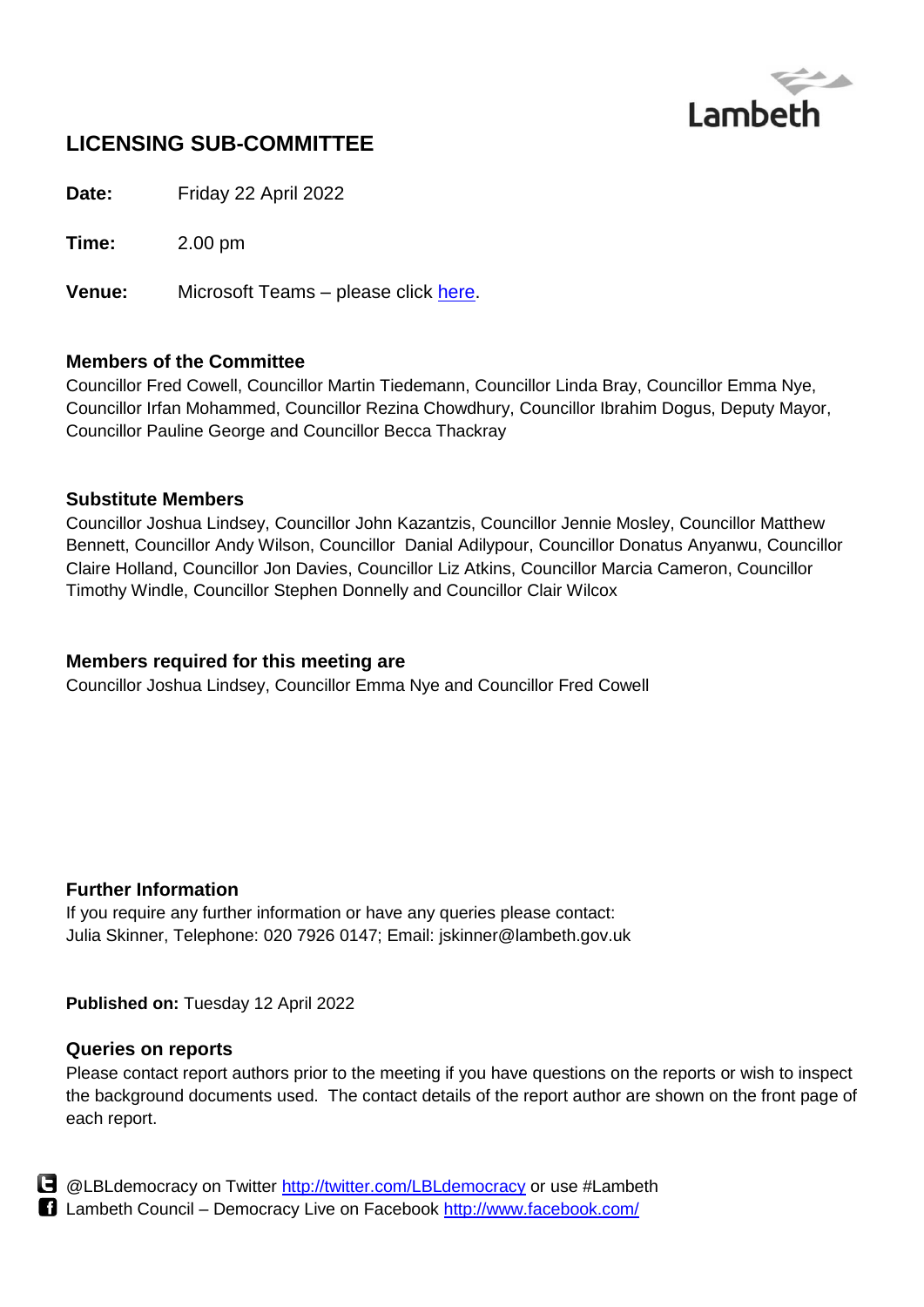### **How members of the public can view the meeting online**

This is a Microsoft Teams Live Event meeting. If you are new to Microsoft Teams, clicking the above link will take you to the meeting page where you will be prompted to download the app or watch on the web instead. Please follow the instructions to watch on the web. On doing so, you can join our live event anonymously.

## **How Members of the Committee and public participants can access the meeting**

Please refer to the joining instructions you have already received – do not use the link above

#### **Digital engagement**

We encourage people to use Social Media and we normally tweet from most Council meetings. To get involved you can tweet us @LBLDemocracy.

## **Audio/Visual Recording of meetings**

Everyone is welcome to record meetings of the Council and its Committees using whatever, nondisruptive, methods you think are suitable. If you have any questions about this please contact Democratic Services (members of the press please contact the Press Office).

Please note that the Chair of the meeting has the discretion to halt any recording for a number of reasons including disruption caused by the filming or the nature of the business being conducted.

Persons making recordings are requested not to put undue restrictions on the material produced so that it can be reused and edited by all local people and organisations on a non-commercial basis.